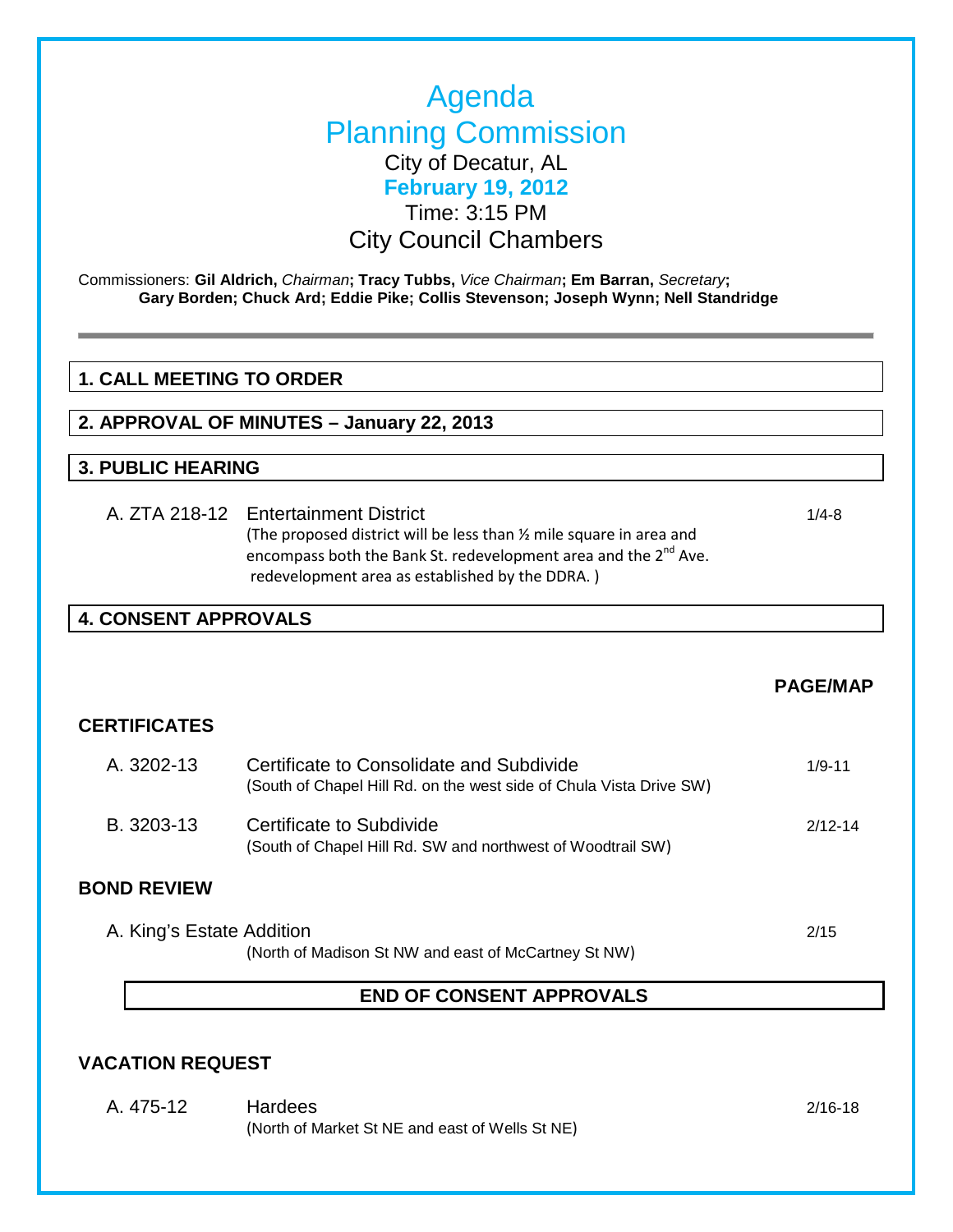## **SITE PLAN REVIEW**

A. 499-13 3/19

(South of Church St NE and east of  $6<sup>th</sup>$  Avenue NE)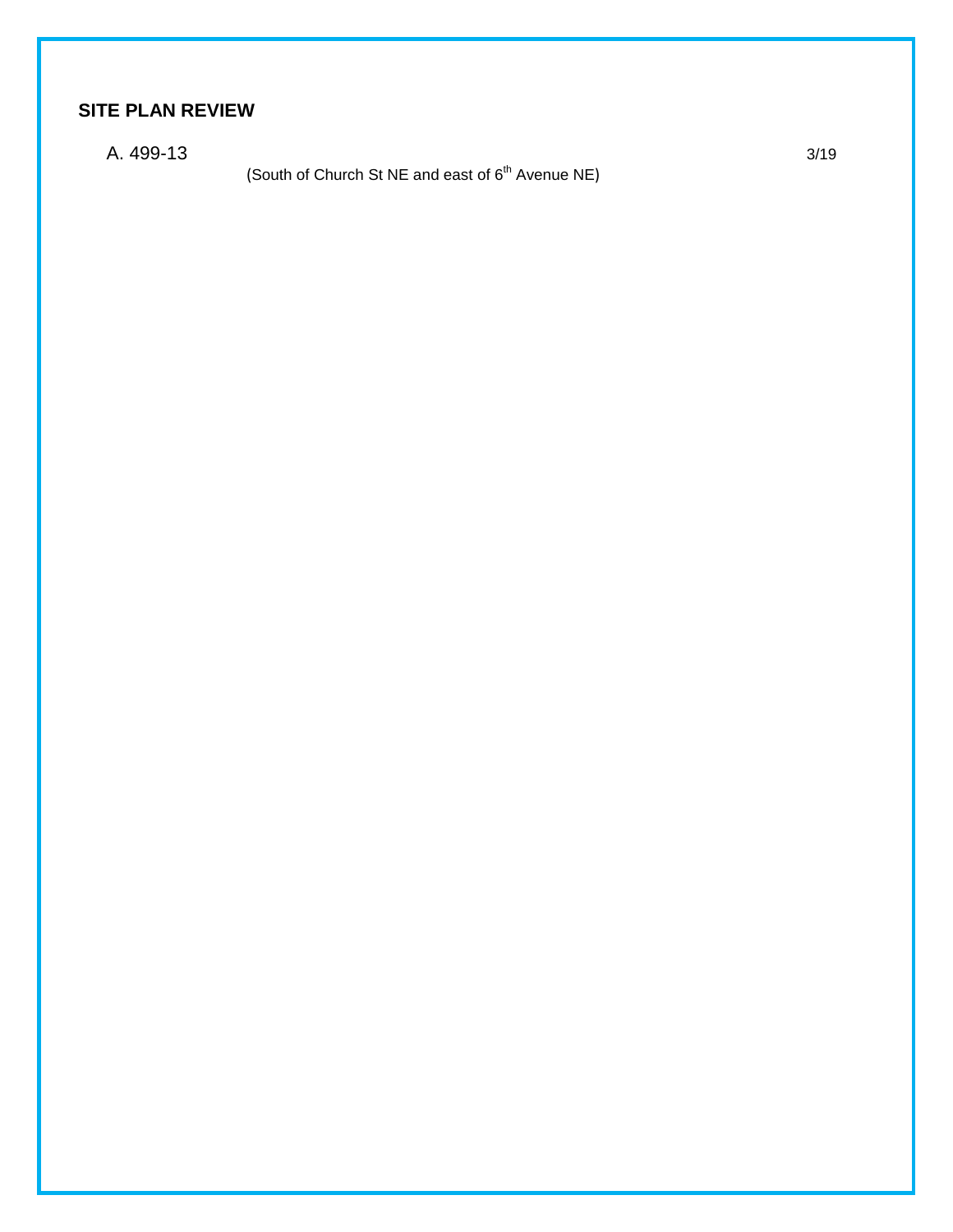## **Minutes Subdivision Committee February 12, 2013**

# **PUBLIC HEARING**

## **ZONING TEXT AMENDMENT 218-13**

| Applicant: City of Decatur<br>Owner: N/A |                                                                                                                                                                                                      | Zoning: N/A<br>Acreage: N/A |
|------------------------------------------|------------------------------------------------------------------------------------------------------------------------------------------------------------------------------------------------------|-----------------------------|
| Request:                                 | To adopt an amendment to the Zoning Ordinance that allows for an entertainment district in<br>downtown Decatur that is reflective of the privileges allowed in House Bill 20.                        |                             |
| Location:                                | The proposed district will be less than $\frac{1}{2}$ mile square in area and encompass both the Bank St.<br>redevelopment area and the $2^{nd}$ Ave. redevelopment area as established by the DDRA. |                             |
| Recomm:                                  | The Zoning Committee recommends approval and the Planning Department concurs                                                                                                                         |                             |

# **END PUBLIC HEARING**

# **CONSENT AGENDA**

## **Certificates**

# **3202-13 Certificate to Consolidate and Subdivide**

| <b>Applicant: Cathy Armstrong</b><br>Owner: Same |                                                                                                                                                   | Zoning: AG-2, Agricultural<br>Acreage: 2.98 acres                                                                                  |  |
|--------------------------------------------------|---------------------------------------------------------------------------------------------------------------------------------------------------|------------------------------------------------------------------------------------------------------------------------------------|--|
| Request:                                         | Consolidate a 1.35 acre tract, a .87 acre tract and a .76 acre tract into one tract and<br>subdivide into two tracts of 1.50 acres and 1.48 acres |                                                                                                                                    |  |
| Location:                                        | South of Chapel Hill Rd. on the west side of Chula Vista Drive SW                                                                                 |                                                                                                                                    |  |
| Conds:                                           | 1.<br>2.<br>3.<br>Payment of recording fees<br>4.<br>Show existing structures on the survey                                                       | Amend Certificate to Subdivide to show two tracts instead of three<br>Amend certificate to remove Morgan County Commission wording |  |
|                                                  | Pt. of Info: Any relocation of utilities will be at the owner's expense.<br>No access to Chapel Hill Rd from Lot 2.                               |                                                                                                                                    |  |
| Recomm:                                          | Approval with stated conditions                                                                                                                   |                                                                                                                                    |  |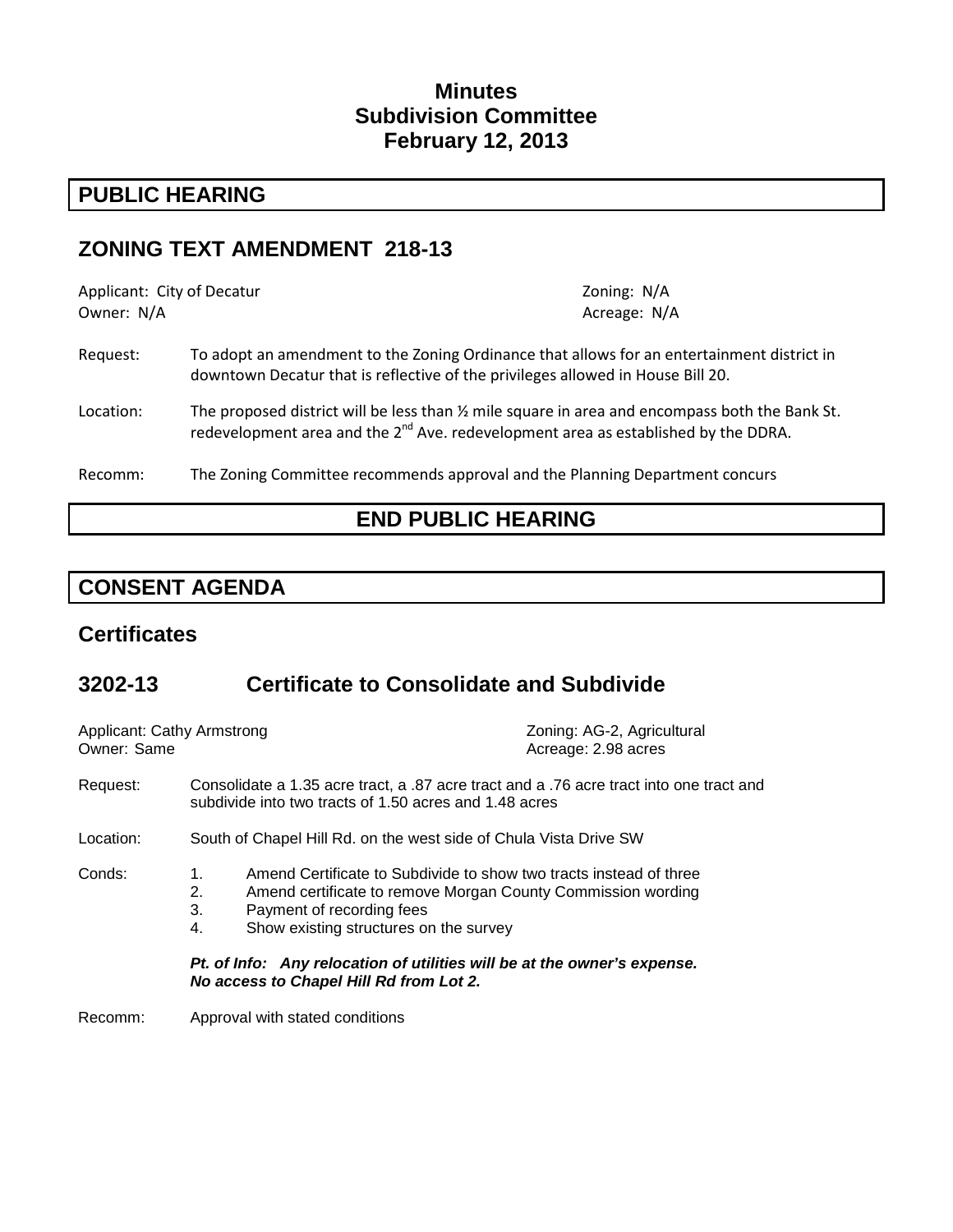# **3203-13 Certificate to Subdivide**

| Applicant: Dorothy Louise Mitchell<br>Owner: Same |                                                                                                                                                                                                                                                                                                                                                                                                                                                                          |  | Zoning: AG-2, Agricultural<br>Acreage: 24.52 acres |
|---------------------------------------------------|--------------------------------------------------------------------------------------------------------------------------------------------------------------------------------------------------------------------------------------------------------------------------------------------------------------------------------------------------------------------------------------------------------------------------------------------------------------------------|--|----------------------------------------------------|
| Request:                                          | Subdivide 24.52 acres into three tracts of 2.16 acres, 11.76 acres and 10.60 acres                                                                                                                                                                                                                                                                                                                                                                                       |  |                                                    |
| Location:                                         | South of Chapel Hill Rd. SW and northwest of Woodtrail SW                                                                                                                                                                                                                                                                                                                                                                                                                |  |                                                    |
| Conds:                                            | Provide septic tank approval for Tract One (2.16 acres)<br>1.<br>Payment of recording fees<br>2.<br>3.<br>Owner to provide letter requesting subdivision of property<br>No further subdivision of this property will be permitted without a plat and this<br>4.<br>to be stated in the Body of the Certificate<br>Provide 15' utility easement for existing electric line on Tract One<br>5.<br>Pt. of Info: Any relocation of utilities will be at the owner's expense. |  |                                                    |

Recomm: Approval with stated conditions.

# **Bond Review**

# **Kings Estate Addition**

| <b>Applicant: Decatur Housing Authority</b><br>Owner: Same |                                                                                                                                                        | Zoning: R-5, Patio Homes<br>Acreage: 8.5 acres                                          |  |
|------------------------------------------------------------|--------------------------------------------------------------------------------------------------------------------------------------------------------|-----------------------------------------------------------------------------------------|--|
| Request:                                                   | LOC Expires 4/9/2013 - Amount \$6,500                                                                                                                  | Bond review for completion of public improvements (final wearing surface to alley ways) |  |
| Location:                                                  | North of Madison St NW and east of McCartney St NW                                                                                                     |                                                                                         |  |
| Recomm:                                                    | The Subdivision Committee recommends that the LOC be extended for one additional year,<br>based on conversations with the DHA construction supervisor. |                                                                                         |  |

# **END CONSENT AGENDA**

# **Vacation Request**

## **475-13**

Applicant: Waterfront Investments LLC <br>
Zoning: B-5, Central Business

Owner: Same **Acreage: .01 acres** Acreage: .01 acres